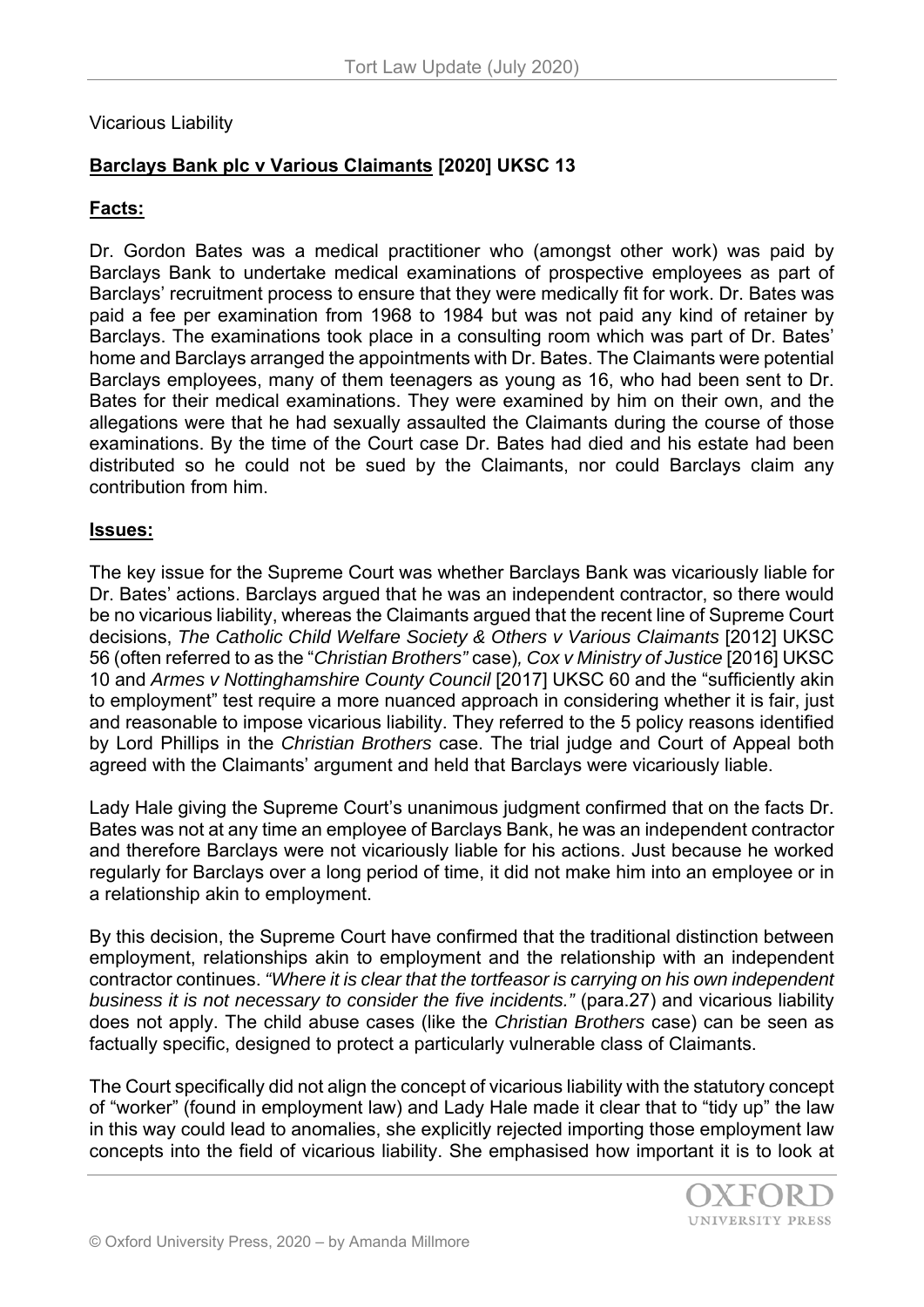the substance of the relationship (rather than its form) when considering whether it is "akin to employment" which may be increasingly important with the rise of the gig economy (Uber, Deliveroo and the like).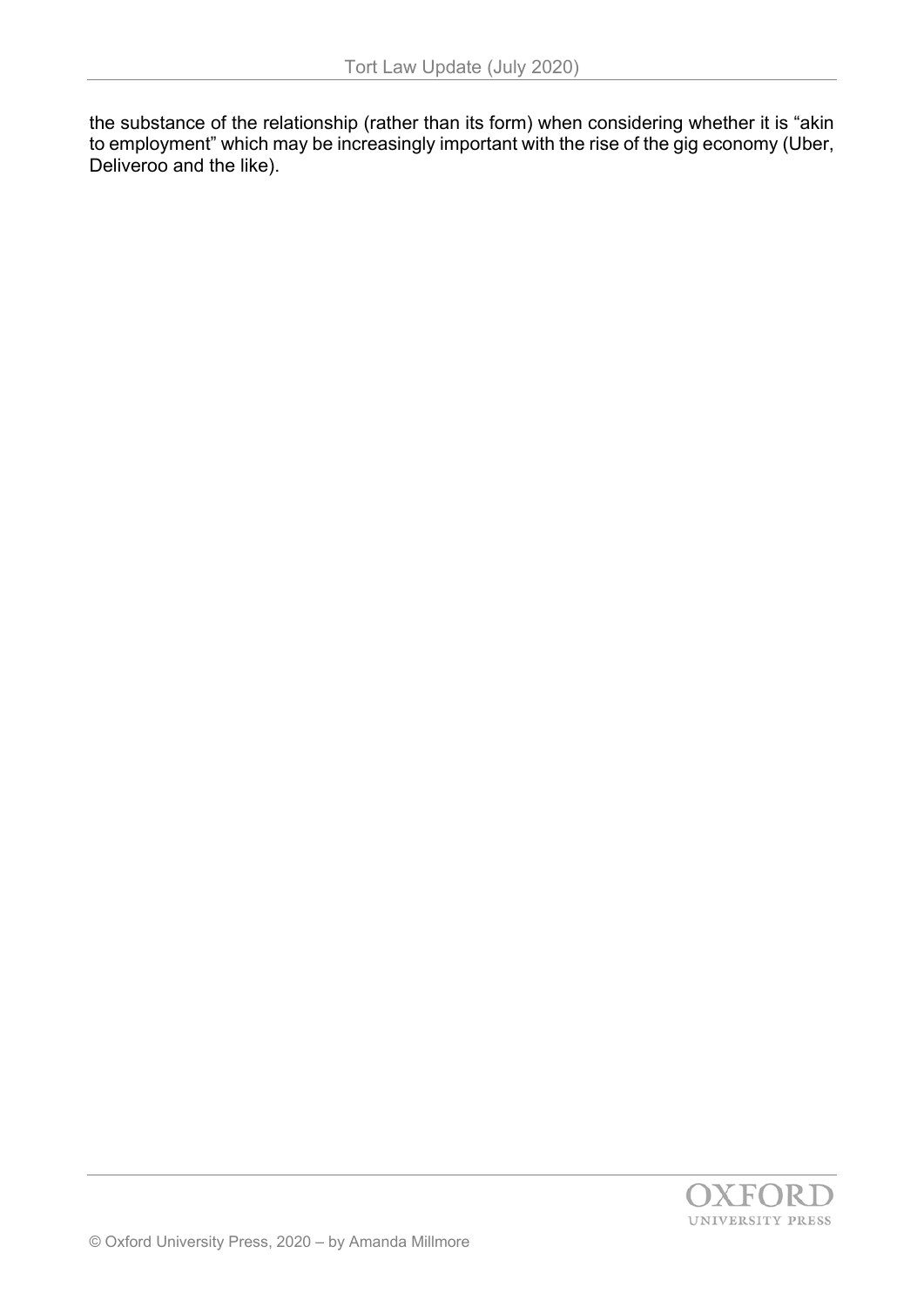## Vicarious Liability

# **WM Morrison Supermarkets plc v Various Claimants [2020] UKSC 12**

## **Facts:**

This case concerns the extent to which Morrisons supermarket is vicariously liable for the criminal actions of a rogue employee. Andrew Skelton was a disgruntled employee of Morrisons, who in the course of his duties working in the internal audit department downloaded a copy of the company's payroll data on to a USB stick, and then uploaded the data (relating to around 100,000 employees) onto a file sharing website from home. He then sent a CD with the data to various newspapers, pretending to be a concerned citizen who had discovered it, pointing out that it had been made available online. One of the newspapers alerted Morrisons who took steps to take down the website, contacted the police and ultimately Skelton was charged with fraud and other offences, convicted and sentenced to 8 years' imprisonment.

A group action of over 9,000 of those Morrisons employees brought a claim against the supermarket for damages for breach of the Data Protection Act 1998 and/or the misuse of private information and/or for breach of confidence by Mr. Skelton, arguing that Morrisons was vicariously liable.

### **Issues:**

The issue for the Court was whether Morrisons was vicariously liable for the rogue actions of their employee.

Both the High Court judge and Court of Appeal found that Morrisons was vicariously liable for Mr. Skelton's conduct. The Supreme Court considered their previous decision in *Mohamud v Morrison* [2016] UKSC 11, upon which the Courts below had relied, and upheld Morrisons' appeal finding that the lower Courts had, *"…misunderstood the principles governing vicarious liability in a number of relevant respects…"* (para 31).

Lord Reed giving the unanimous judgment of the Supreme Court considered again the question of vicarious liability and suggested that Lord Toulson in *Mohamud* had not sought to change the law, but rather was applying existing precedent. In this key passage, Lord Reed said, *"Applying the general test laid down by Lord Nicholls in para 23 of Dubai Aluminium [2003] 2 AC 366, the question is whether Skelton's disclosure of the data was so closely connected with acts he was authorised to do that, for the purposes of the liability of his employer to third parties, his wrongful disclosure may fairly and properly be regarded as done by him while acting in the ordinary course of his employment."* (para. 32).

To that question posed, the Supreme Court answered a clear and resounding "no". In particular, Lord Reed considered that the disclosure of the data was not part of Mr. Skelton's "field of activities" in that it was not an authorised act. Whilst there was an unbroken chain of causation and a close temporal link between the provision of data to Mr. Skelton in the course of his employment and its disclosure, that link in and of itself was not sufficient to satisfy the close connection test. The Court felt that the fact that the employment provided Mr. Skelton with the "mere opportunity" to commit a wrongful act, was not the same as acting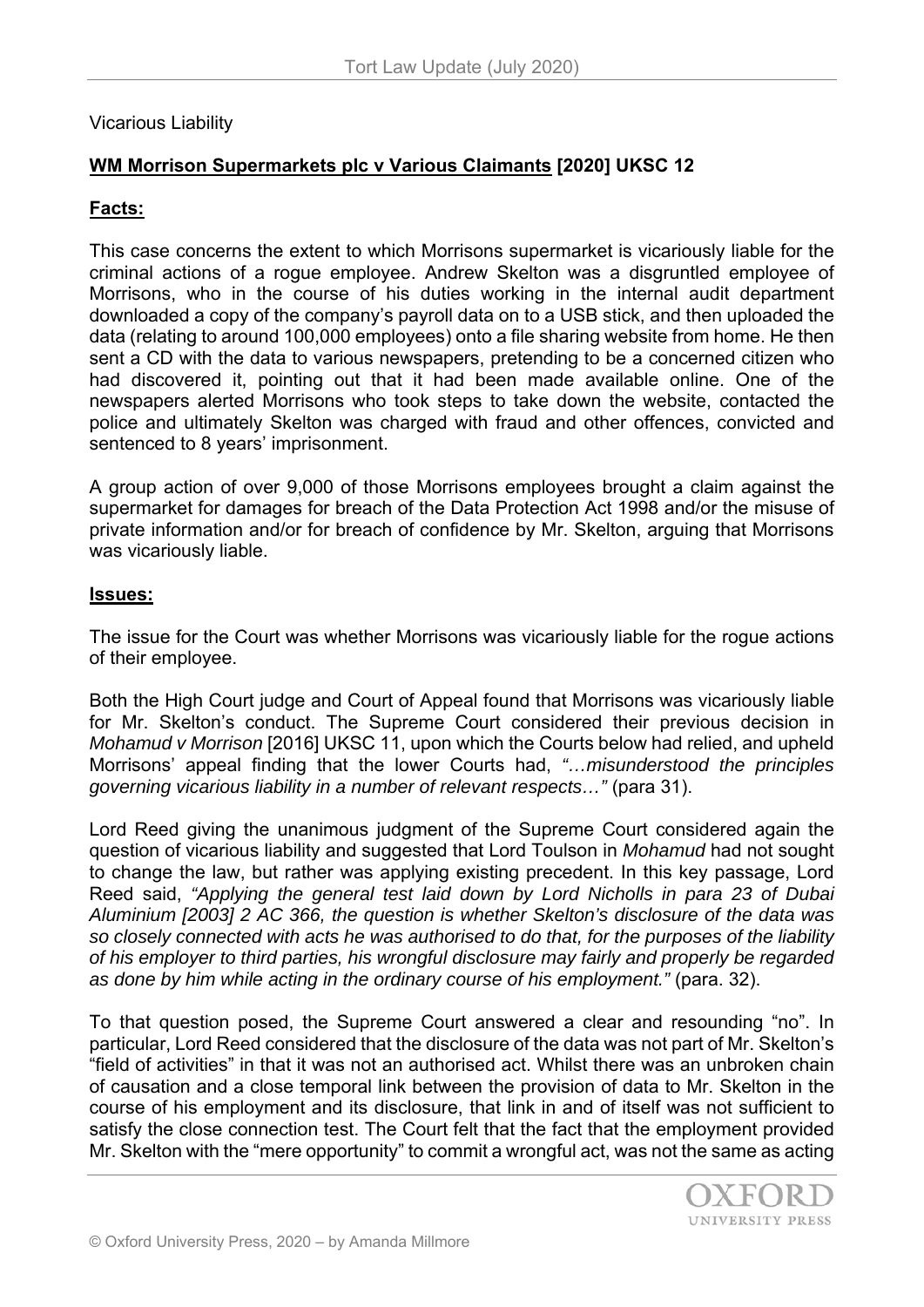within his authority. Critically, Lord Reed stated that whilst the employee's motive in *Mohamud* was irrelevant, that was a question of fact and did not lay down any kind of general rule to that effect; Mr. Skelton's motive was key here as he was not acting on his employer's business but was engaged in a personal vendetta (seeking vengeance for previous disciplinary proceedings). In fact he was acting in a way that was positively calculated to damage his employer's business rather than support or assist it.

This decision could be argued to be slowing the extension of vicarious liability, putting the brakes on the movement to widen vicarious liability (as seen in the 2016 Supreme Court decisions of *Mohamud v Morrisons* and *Cox v Ministry of Justice*). It is interesting to consider how the lower Courts purported to follow *Mohamud* but the Supreme Court has emphasised the boundaries of vicarious liability in this case, and similarly emphasised the limits between independent contractors and those in positions akin to employment in *Barclays v Various Claimants*. The Supreme Court has not created any new tests for vicarious liability, but has shown how to apply those questions of fields of activity and close connection. It is hoped that these 2 cases provide some clarity in the law of vicarious liability. There are many parallels here with the incremental approach favoured by the law of negligence in expanding duties of care, but there may be a distinction moving forwards between reliance based torts (negligent misstatement & negligent advice) and intentional torts.

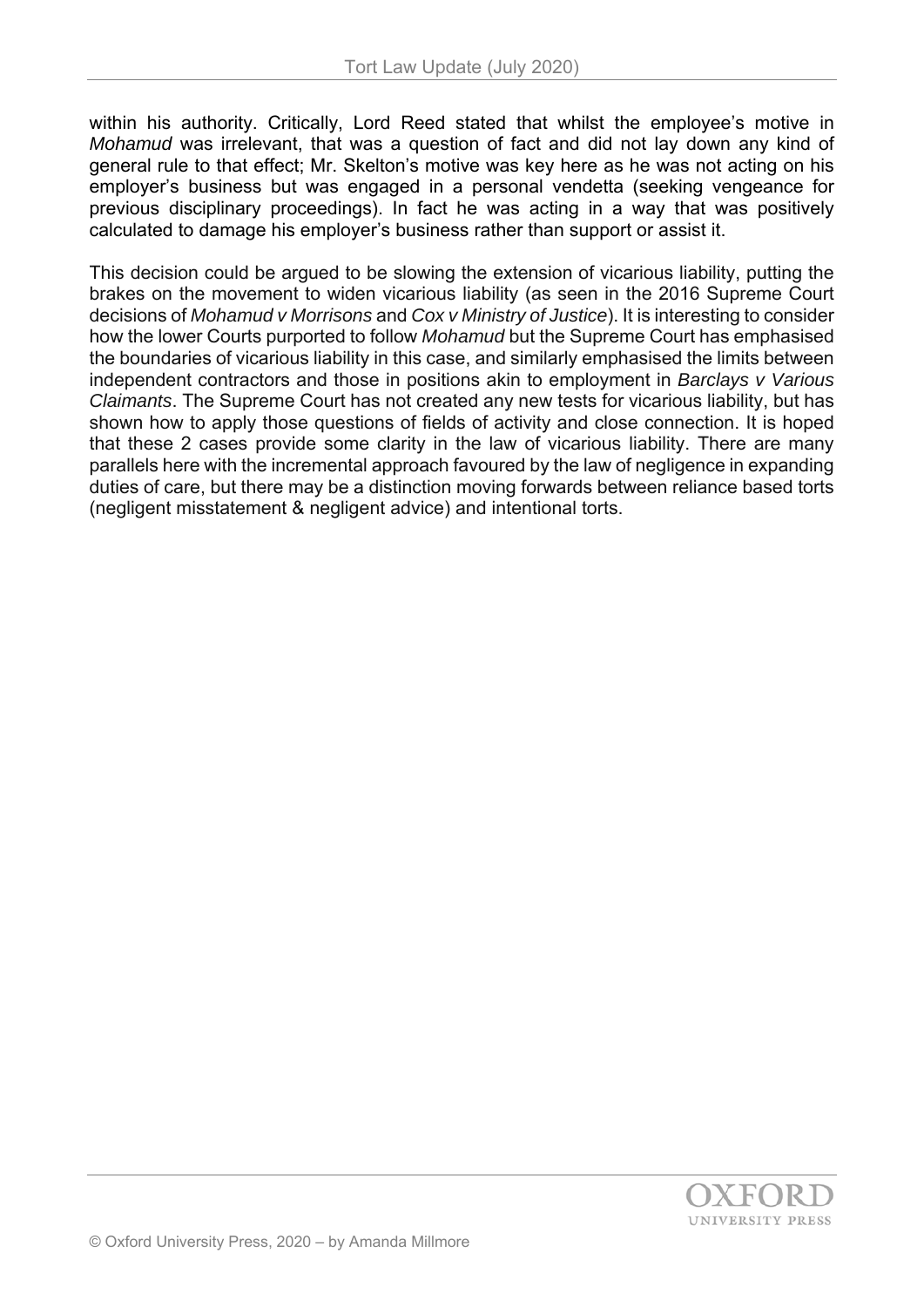Vicarious Liability / Defences to Negligence

# **London Borough of Haringey v FZO [2020] EWCA Civ 180**

## **Facts:**

The Claimant claimed damages for personal injury, loss and damage consequent upon historic sexual abuse which occurred when he was a pupil at Highgate Wood School in the 1980s, by a teacher employed by the Defendant local authority. Critically, however, the abuse continued beyond the Claimant's time at school. The Court of Appeal had to consider the situation where the abuse occurred not only whilst at school, but where the teacher and Claimant maintained a sexual relationship for some considerable time after he left and whether the local authority remained vicariously liable for the time period after the Claimant left school.

## **Issues:**

## Vicarious Liability:

The Court of Appeal rejected arguments from the local authority that they were not liable for acts which took place "privately" away from the school, as it is the nature of the relationship rather than the location of the abuse which is key. Time and place is relevant to liability but not conclusive.

The other issue for the Court was whether the fact that the Claimant was no longer a pupil when acts occurred would prevent the relationship being sufficiently close and therefore avoiding liability for the Defendant local authority. The Court of Appeal upheld the judge's finding that the employer local authority remained liable for acts after the Claimant child reached majority as the teacher's grooming of the Claimant child began during his minority and continued to operate upon him once he had left school and become an adult. The Court of Appeal viewed the abuse as a continuing activity, endorsing the view of the trial judge that, *"the grooming and manipulation of the Claimant by the first Defendant was closely connected with his pastoral duties as a teacher".* The Court followed the Supreme Court's decision in *Mohammed v Morrison* [2016] UKSC 11 focusing upon the 2 stage test of considering the field of activities and then whether there is sufficient connection between the position in which the person is employed and the wrongful conduct. Issues of the Claimant's alleged consent to activities were no defence, given the grooming which had begun during the teacher's employment, and which continued to be operative upon the Claimant afterwards, *"rendering his participation in subsequent sexual activity merely submissive rather than consensual" –* per McCombe LJ.

### Limitation:

This was a case where the judge exercised her discretion under s.33 Limitation Act 1980 to disapply the limitation period in favour of the Claimant (the claim was brought 25 to 30 years after the expiry of the primary limitation period). The Court of Appeal concluded that the judge had not misdirected herself in relation to the correct application of s.33 and dismissed that ground of appeal.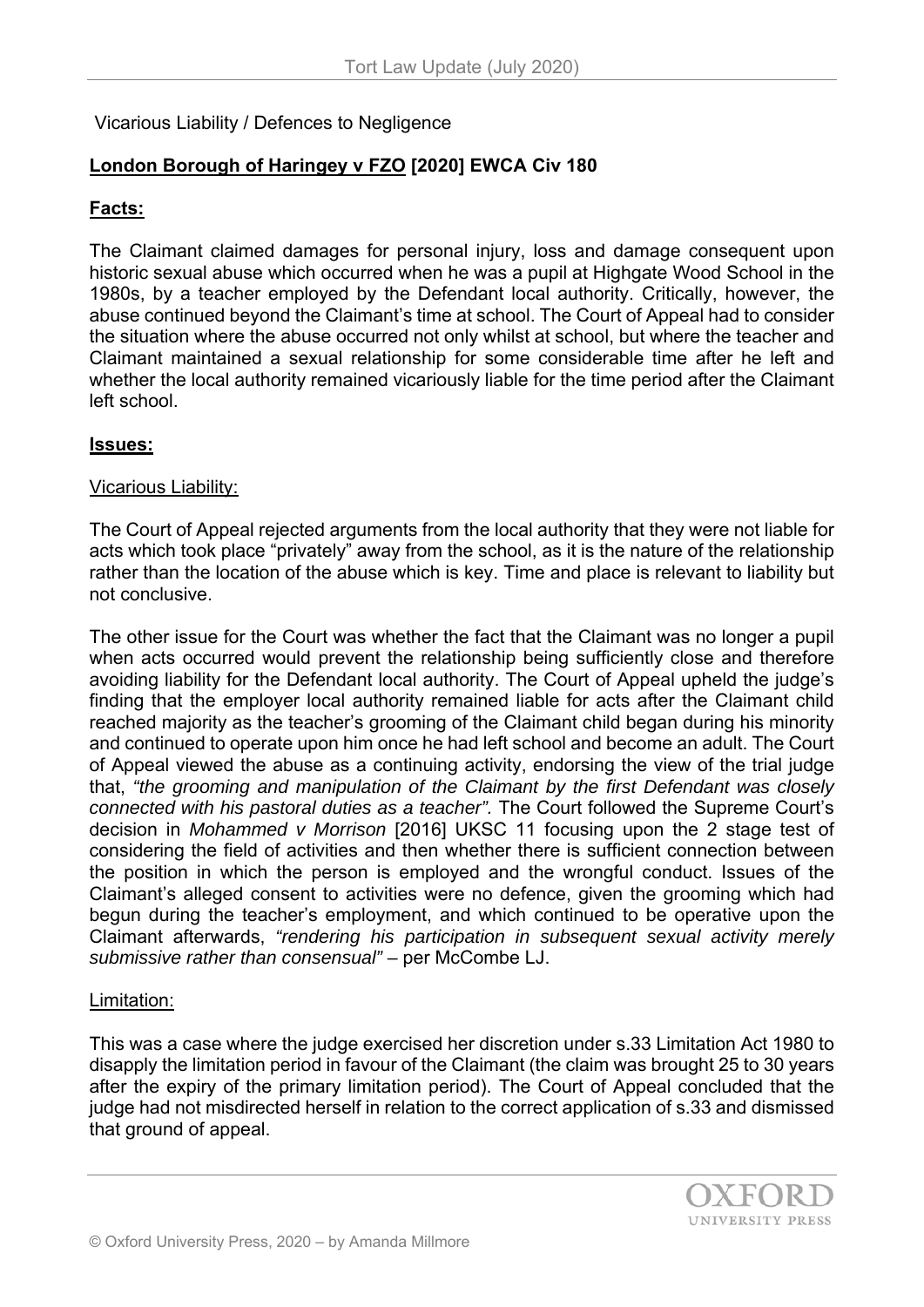# **Defamation**

# **Serafin v Malkiewicz & Others [2020] UKSC 23**

# **Facts:**

The Claimant sued the Defendants for libel and misuse of private information in relation to an article from October 2015 in a not-for-profit newspaper Nowy Czas (a newspaper which addressed issues of interest to the Polish community in the UK), which they published about him. The Claimant alleged that the article contained 13 defamatory meanings, whereas the Defendants argued that the words bore a "common sting" which was that, *"the Claimant was a bankrupt and a seriously untrustworthy man who, in order to satisfy his ambition and financially benefit himself and his family in Poland, took improper advantage of a number of people, including women"* (para. 10).

# **Issues:**

There were significant issues with the conduct of the High Court judge in the case. The Supreme Court were highly critical of the fairness of the trial before Jay J (in which the Claimant was a litigant in person) and as a result ordered a full retrial before a new judge.

### The s.4 Public Interest Defence:

In issue in this case was the applicability of the s.4 Defamation Act 2013 public interest defence. In the High Court Jay J had taken a wide interpretation of it, considering whether the defence applied to the article as a whole, whereas the Court of Appeal adopted a narrower approach aligning the defence more closely to the classic *Reynolds* defence.

Giving the unanimous judgment in the Supreme Court, Lord Wilson confirmed that it was wrong of the Court of Appeal to state that the common law public interest defence in *Reynolds v Times Newspapers Ltd* [2001] 2 AC 127 and the s.4 Defamation Act 2013 defence were "not materially different". Whilst the rationale for the defences was not materially different (relying upon the Court of Appeal decision in *Economou*) the elements are not to be regarded as the same (para. 68 & 72). The Court of Appeal was criticised for using the *Reynolds* factors as a checklist in the context of s.4. The Supreme Court held that the 2013 Act takes precedence over prior case law, which is an interesting development as it was often considered that Parliament's intention with the Defamation Act 2013 was to effectively codify or mirror the common law.

Lord Wilson also confirmed (at para. 76) that failing to make pre-publication enquiries, inviting comment from the Claimant, whilst it would be the subject of consideration under s.4(1)(b) Defamation Act 2013, would not be seen as a requirement.

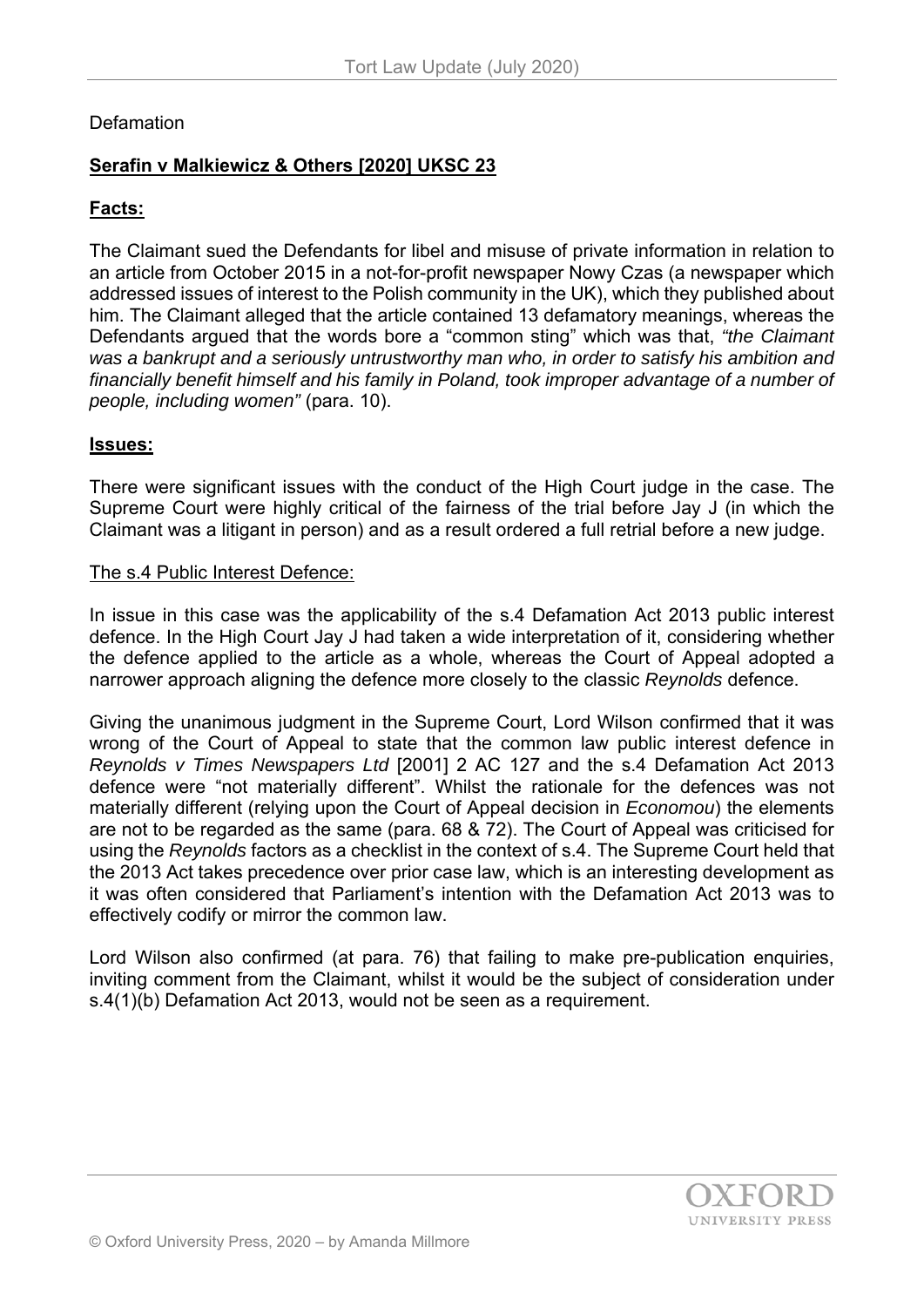# Duty of Care

# **ABC v St. George's Healthcare NHS Trust & Others [2020] EWHC 455 (QB)**

# **Facts:**

Huntingdon's Disease is an incurable genetic condition. The Claimant's father XX was under the care of the Defendant NHS trust and the doctors suspected that he may be suffering from the disease, but he refused to consent to the doctors disclosing this information to the Claimant ABC. XX's diagnosis was later confirmed which meant that the Claimant had a 50% chance of having inherited the disease. The doctors knew that the Claimant was pregnant and considered whether they should breach XX's confidentiality and inform her of the potential risk but decided not to do so. The information was accidentally disclosed to the Claimant after the birth of her child and in subsequent testing she tested positive for Huntingdon's disease; it is not clear whether the child will be affected.

ABC brought a claim for clinical negligence against the Defendant NHS Trusts on the basis that they owed her a duty of care to disclose the information, or should at the very least have taken steps to ensure that she was offered genetic testing. The Claimant's argument was that had she known she would have undergone testing and terminated the pregnancy if she tested positive. The Claimant also argued that her rights to respect for her private and family life under Article 8 of the European Convention on Human Rights (ECHR) were breached.

## **Issues:**

# A Novel Duty of Care?

This case required Yip J (sitting in the High Court, Queen's Bench Division) to consider whether to recognise a novel duty of care situation, which follows the reasoning of Lord Bridge in *Caparo v Dickman [1990]* in which the law of negligence in relation to duty of care should preferably be developed incrementally and by analogy with established categories of duty.

The question for the Court was whether a health care professional owes a duty of care to a third party who is at risk. The health care professional has to balance the rights and interests of their patient and preserving the patient's confidentiality against the rights and interests of protecting the third party to reduce or prevent a significant risk of serious harm from happening to them.

Whilst on the facts Yip J decided that the health care professionals in this case had not breached their duty of care, and had carried out the balancing exercise to a reasonable standard, this decision establishes that health care professionals owe a legal duty which is in addition to their professional obligation to balance the rights and interests of patients who refuse to consent to disclosure of information, with those of at-risk individuals. She also confirmed that this duty is not limited to genetics cases. Equally, whilst it is a duty to consider disclosure, based on best practice and professional guidance, it does not extend to a duty to seek out and chase relatives. Interestingly, whilst this feels like an extension of the legal

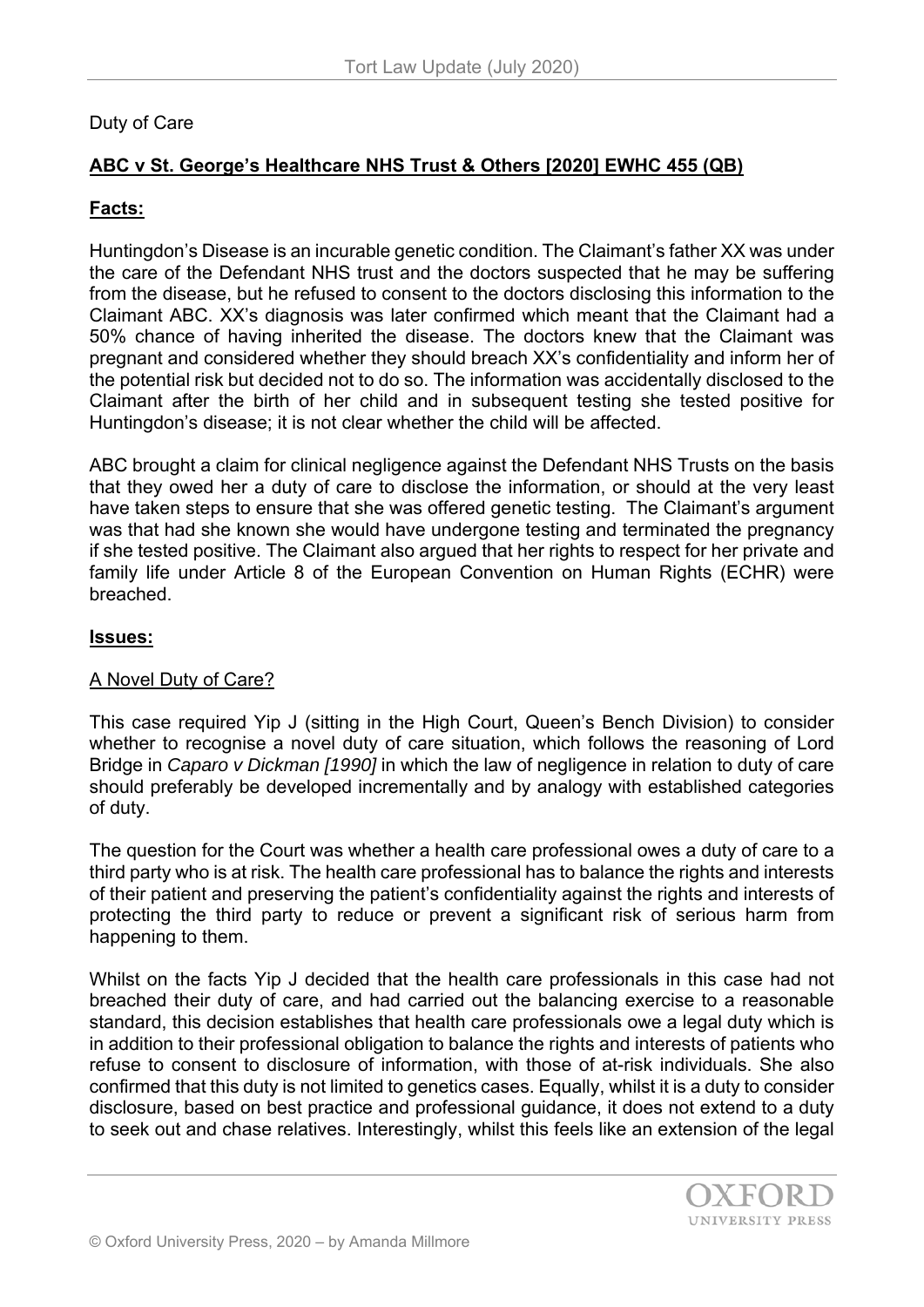duty of care, it still does not go as far as the health care professional's own professional obligations.

Using the familiar concept of proximity, this legal duty will only apply where there is a relationship of close proximity between the at-risk family member and the health care professionals; this was illustrated in the case by the different relationships between the Claimant and the various Defendants. The Claimant (ABC) had not met the genetics specialists nor had her father XX, and as such there was a lack of close proximity so the legal duty did not arise, whereas ABC was known to the psychiatric team and her situation was known, with a straightforward route for health care professionals to disclose information to her if they needed or wanted to.

Despite her findings in relation to there being no breach of duty on the facts, Yip J also considered the question of causation, concluding that the Claimant failed to prove that she would have undergone a termination if she had been notified of the genetic risk to her pregnancy.

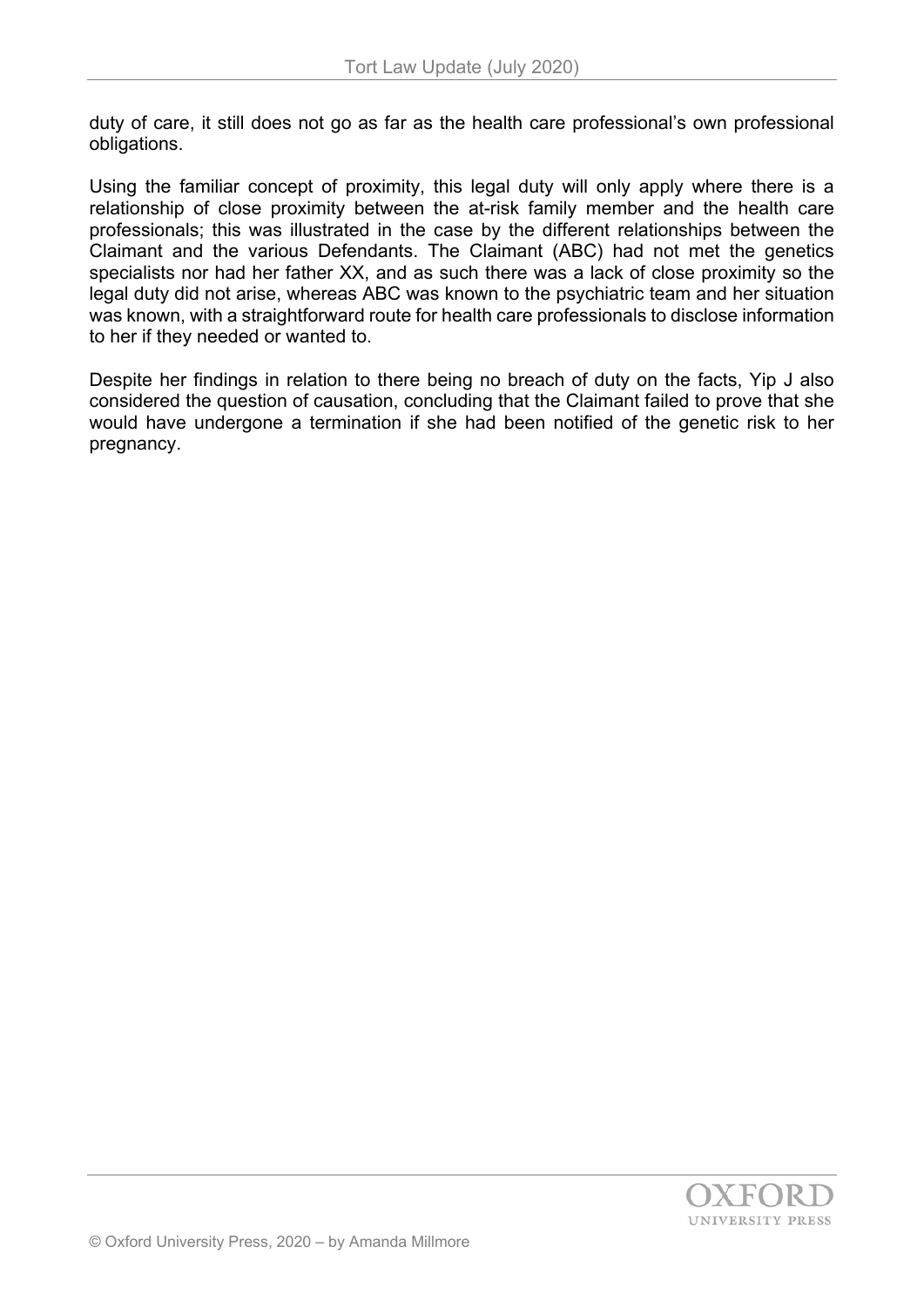Psychiatric Harm / Defences to Negligence

# **Young v Downey [2019] EWHC 3508 (QB)**

## **Facts:**

The Claimant was the daughter of one of the victims of the Hyde Park bomb attack in 1982, in which the IRA detonated a car bomb as members of the Household Cavalry rode past. The Claimant's father was one of the soldiers who sustained severe injuries and died shortly afterwards. The Claimant, Sarah Jane Young, was 4 years old at the time, heard the blast from the nursery window at Hyde Park Barracks and, knowing that her father was one of the guard, saw injured soldiers returning, covered in blood. The Defendant Downey was arrested in connection with the bombing in 2013, charged with murder but the criminal proceedings were stayed as an abuse of process. The Claimant brought her civil claim for damages for psychiatric injuries, consequential loss and under the Fatal Accidents Act 1976. The case on liability was decided by Yip J in the High Court.

### **Issues:**

#### Psychiatric Injury

The Claimant brought her claim as a secondary victim flowing from the intentional trespass to the person. She witnessed the aftermath of the bomb blast in which her father was fatally injured, knowing that her father was part of the Guard. She met the *Alcock* criteria and was in geographical proximity, so this was a classic psychiatric injury aftermath case.

### Fatal Accidents Act 1976

The Claimant was able to bring a claim under the FAA for her loss of dependency, as she was dependent upon her father, and he was killed by the Defendant's tortious act.

#### Limitation Act 1980

This is a useful case to illustrate the operation of the Limitation Act 1980. The Claimant's personal injury claim is governed by s.11 Limitation Act 1980 and the FAA claim is governed by s.12 Limitation Act 1980. Both sections have a 3 year limitation period from the date of injury/death. As the Claimant was a child at the time of the bombing, her limitation time period only begins to run from the date of her majority (ie. when she turned 18). The Court had to consider the Claimant's "date of knowledge" where she learned the identity of the Defendant. In this case, Yip J used the Court's discretion under s.33 Limitation Act 1980 to disapply the limitation period as there was a compelling reason to allow the claim to proceed.

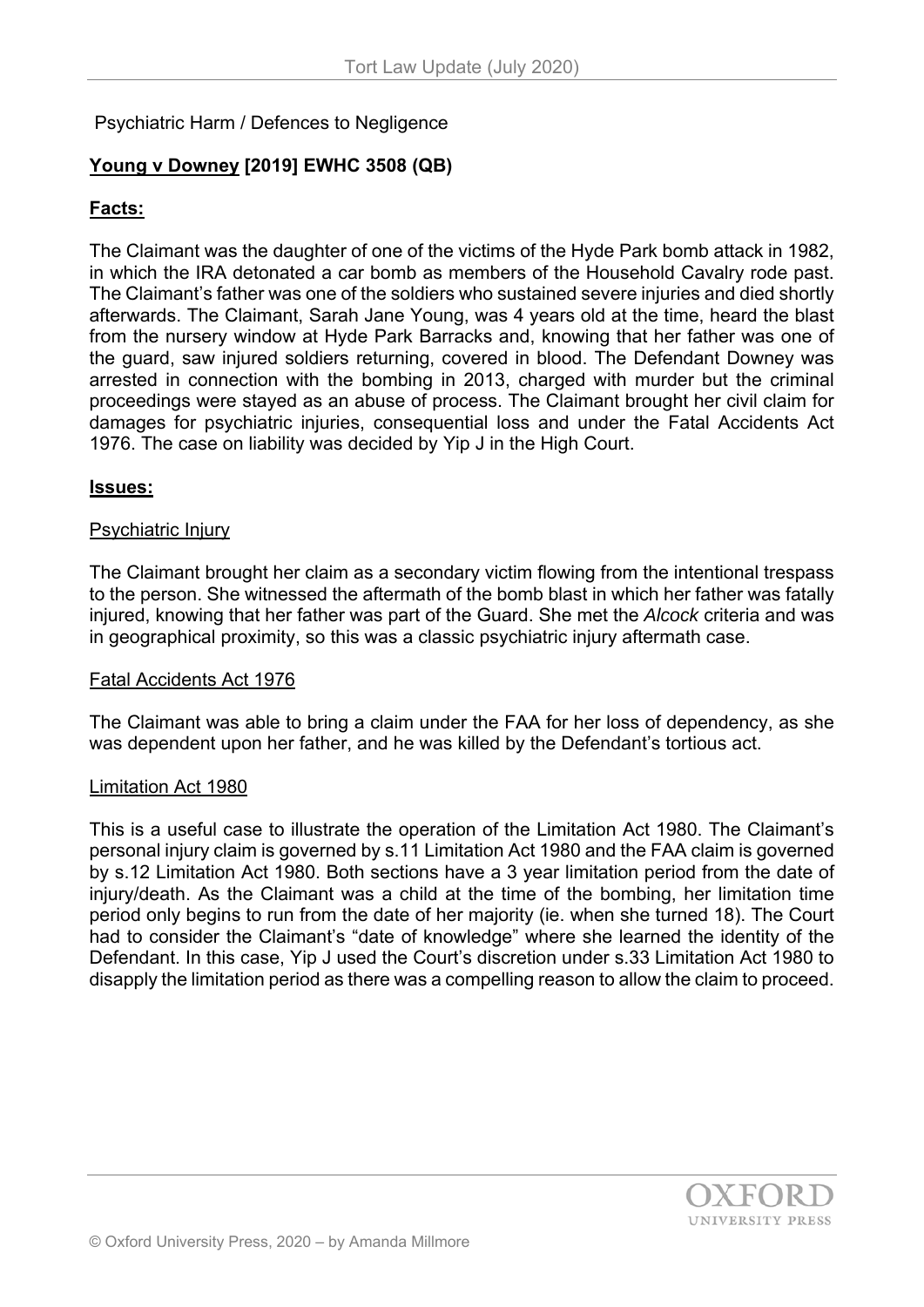## Psychiatric Harm

# **Paul v The Royal Wolverhampton Trust [2020] EWHC 1415 (QB)**

### **Facts:**

Parminder Paul suffered a heart attack in front of his children (the Claimants), he was taken to hospital by ambulance and died shortly after. The Claimants suffered psychiatric injuries caused by witnessing the collapse. The claim was brought against the Defendant trust for negligence in their treatment of Mr. Paul 14 months earlier, in which they had failed to diagnose and treat a heart condition. The Defendant trust accepted that they owed a duty of care to Mr. Paul's wife, but did not accept that a duty was owed to his children.

### **Issues:**

How does the law apply where there is a delay between breach of duty and the primary victim's injury in a psychiatric harm case?

This appeal considered the circumstances in which a Defendant who owes a duty of care to a primary victim may be liable to a secondary victim for a psychiatric injury suffered as a result of witnessing the death or injury of the primary victim.

Chamberlain J surveyed the relevant authorities, and this judgment is worth reading in full for a succinct and thorough account of psychiatric injury law. In particular, he focused on the so-called "bedside" cases, and the ratio in the Court of Appeal decision in *Taylor v A. Novo* [2013] EWCA Civ 194, which he held was that, *"in a case where the Defendant's negligence results in an 'event' giving rise to injury in a primary victim, a secondary victim can claim for psychiatric injury only where it is caused by witnessing that event rather than any subsequent, discrete event which is the consequence of it, however sudden or shocking that subsequent event may be".* He distinguished *Taylor* which had 2 events, by stating that on the facts of this case, there was only one event, namely Mr. Paul's collapse from a heart attack. This was a sudden event, external to the secondary victims and led very rapidly to Mr. Paul's death. Critically, Chamberlain J held that the fact that the event occurred 14 months after the Defendant's negligent omission which caused it does not preclude liability.

This case clarifies the situation where there is a delay between the breach of duty and the injury witnessed by a secondary victim. There is no requirement for the secondary victims to be present at the scene of the tort, merely in proximity to the event in which the primary victim is harmed. The "event" does not need to be in proximity to the negligence. This has not removed the control mechanisms in the case law, but it has moved the thinking as to how those mechanisms apply to clinical negligence cases where the breach of duty and injury causing event do not occur contemporaneously (as compared with accident cases where the breach of duty and damage occur simultaneously).

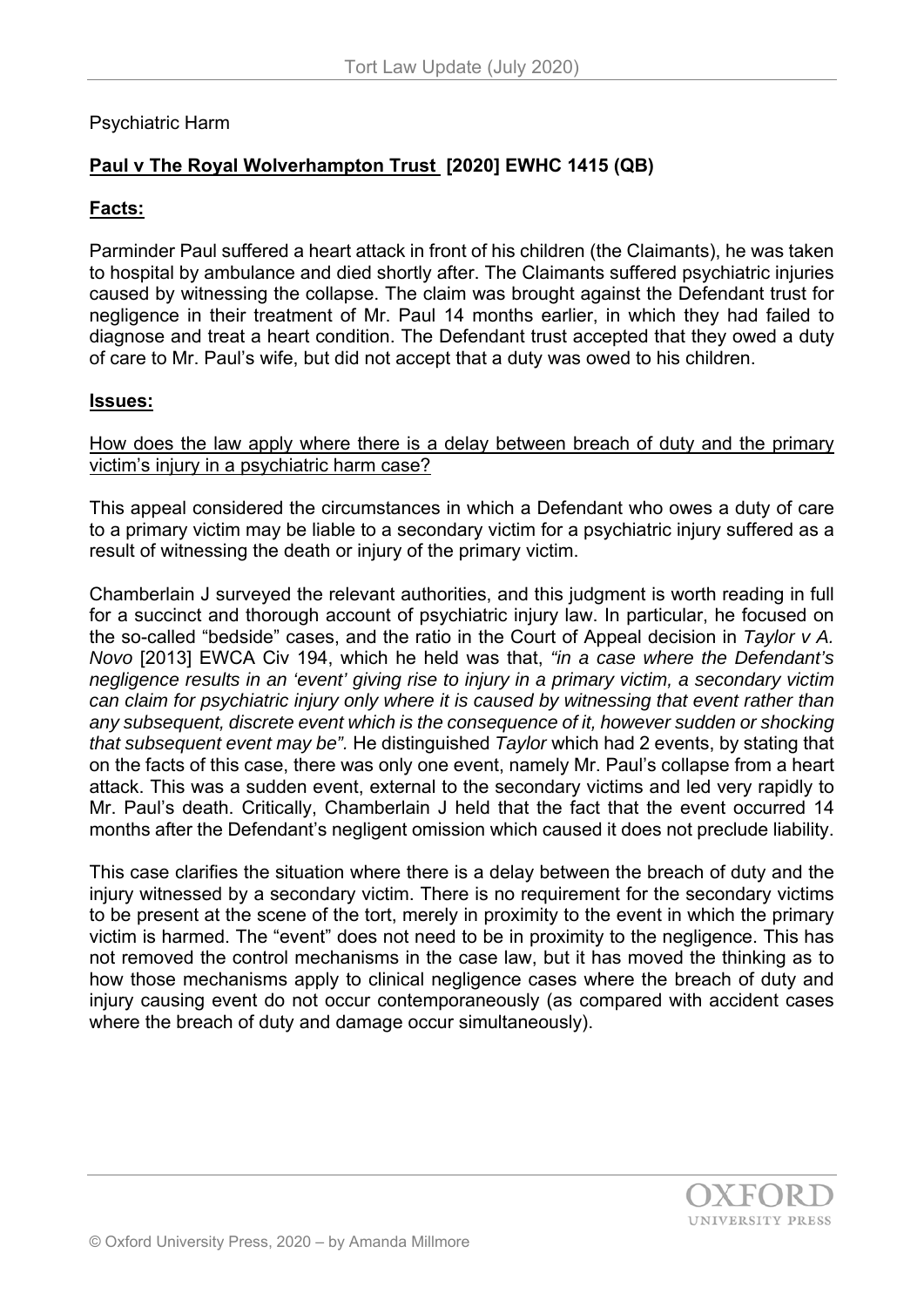# Breach of Duty

# **Wright v Troy Lucas (A Firm) & Rusz [2019] EWHC 1098 (QB)**

# **Facts:**

The Claimant had an arguable claim in negligence against a hospital trust arising out of medical treatment. The Defendants were an unregulated legal advisor and his company who gave the Claimant negligent advice, which prevented him from pursuing his full claim. The hospital trust admitted liability and settled the claim for £20,000, but the Claimant had to pay £75,000 towards the hospital trust's legal costs because of the way that the second Defendant had conducted the case. This was therefore a claim in negligence against Mr. Rusz (the second Defendant) and the firm he worked for (first Defendant).

McKenzie Friends assist litigants in Court proceedings. They are unregulated and do not have to be legally trained or possess professional legal qualifications, nor is there any restriction on the services they offer, the fees that they charge or the requirement for insurance. On the facts, the Court held that the Defendants' services went beyond the remit of a paid McKenzie Friend in this case. The Court held that the Defendants were in breach of their duty of care arising from the relationship that they had assumed.

## **Issues:**

## Standard of Care for an unregulated legal advisor:

The key issue in this case was for the Court to determine whether a McKenzie Friend, or other unregulated legal advisor, owed a duty of care and what the appropriate standard of care would be. This was the first case considering the particular situation of unregulated legal advisors and is particularly important given the growth of such advice to litigants.

In this case HHJ Eady QC held that there was a contract between the Claimant and Defendants (so dual liability in contract and tort) and the Defendants were acting as the Claimant's paid legal advisor, advising in the conduct of the claim against the hospital trust and providing assistance in the conduct of that claim.

HHJ Eady QC held that the Defendants should be, *"…held to the duty and standard of care that they had chosen to assume when holding themselves out as competent to carry out legal services for the Claimant in his clinical negligence litigation...".* In some ways this may appear to be the Defendant setting their own standard of care, but it is in fact an effective method of protecting a Claimant, as the Defendant advisor will be judged by the standard of skills and abilities that they profess to have. This draws clear parallels with the standards for professionals and the *Bolam* test, albeit that the Defendants were judged by the standards that they held themselves out to be, rather than by a standard equivalent to their level of qualification, so following this case a Defendant exaggerating their skills will be held to that higher standard in negligence.

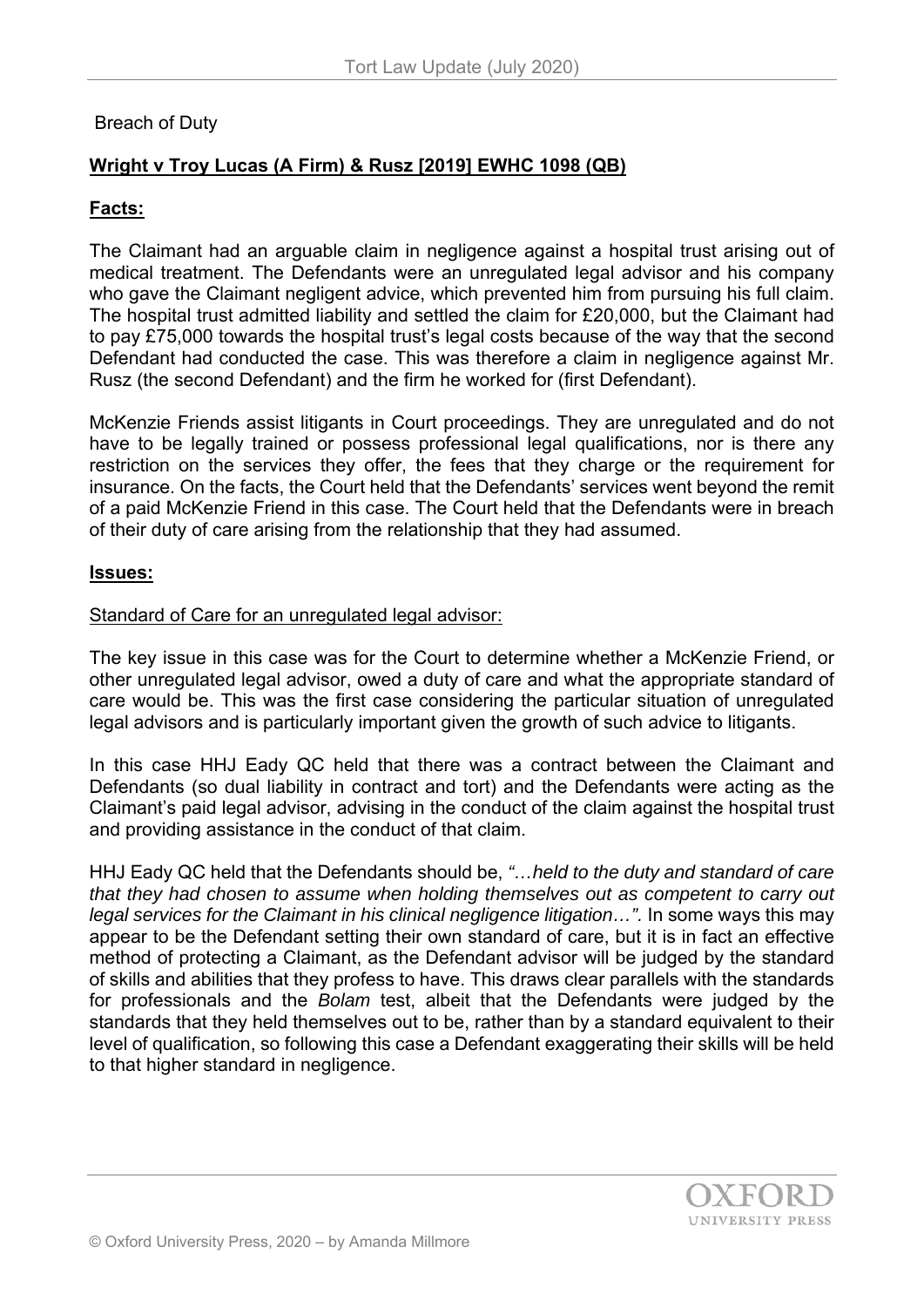Trespass to the Person / Damages

# **R (on the application of Hemmati & others) v Secretary of State for the Home Department [2019] UKSC 56**

## **Facts:**

The 5 Claimants had arrived in the United Kingdom illegally and claimed asylum. However, they had all travelled to the UK via another EU member state in which they had already claimed asylum, so the Secretary of State requested those other EU member states to take responsibility for considering their asylum claims, to which those member states agreed.

Before they were removed from the UK the Claimants were detained under the Immigration Act 1971. The claim arose in relation to this detention, with the Claimants arguing that it was unlawful detention and that they should therefore be entitled to damages under UK law.

### **Issues:**

#### False Imprisonment

The issue was whether the 5 individuals were entitled to damages for false imprisonment whilst they were in immigration detention as a result of the failure of the Secretary of State to implement correctly the requirements of the Dublin III Regulation (specifically Article 2(n) & Article 28). The guidance in relation to detention published by the Secretary of State (Chapter 55 of the Enforcement Instructions & Guidance – EIG) was held unanimously by the Supreme Court to have failed to comply with European Law, which meant that the decision to detain the Claimants fell outside the scope of any legitimate exercise of the discretion to detain in the Immigration Act 1971.

Putting it simply, the detention exceeded the powers (in public law terminology it was ultra vires) so was not lawful, making it a false imprisonment.

### Damages

The Secretary of State argued that the Claimants should only be entitled to nominal damages, but this was rejected by Lord Kitchin (in the unanimous Supreme Court judgment), and the Claimants were therefore entitled to compensation under domestic law for any losses caused by the wrongful detention.

Lord Kitchin considered the Supreme Court decision in *Lumba* and distinguished it, as in that case the detention of the Claimant was at all times justifiable (the issue was relating to differences between published and unpublished policies). It was noted (at para. 109, citing Baroness Hale in *Kambadzi*) that false imprisonment is a trespass to the person and so actionable per se (without proof of loss or damage), but that the Defendant is only liable for damages which his wrongful act has caused.